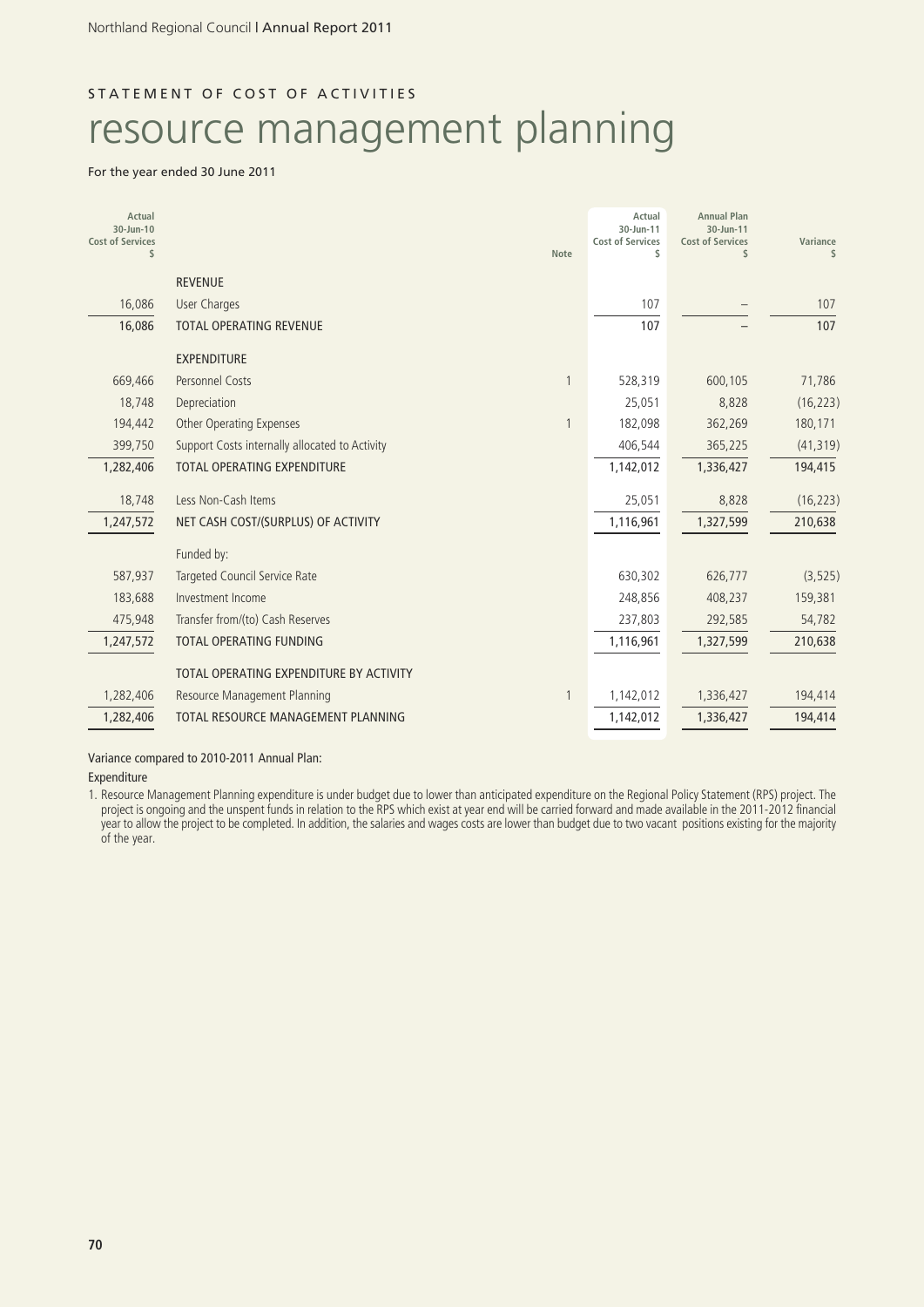The Resource Management Planning Group of Activities includes:

#### • Resource Management Planning

### Why do we do these activities

The Northland Regional Council is responsible for the sustainable management of natural and physical resources within the region. Regional planning documents are a key mechanism for carrying out this responsibility. The Resource Management Act (1991) requires the council to prepare a Regional Policy Statement and a Regional Coastal Plan. In order to establish a consistent management regime for other resources (water, soil and air) council has also prepared a Regional Water and Soil Plan and a Regional Air Quality Plan.

All regional planning documents are complete (operative). However, they require ongoing changes and improvements to remain up-to-date. For example, the original wording might not be achieving the anticipated environmental results, a new unanticipated environmental issue may arise, the government may release a national policy statement or amend the Resource Management Act, which may require changes to our plans. A watching brief is maintained on national policy and legislative changes and submissions are drafted when appropriate.

There is also a responsibility to monitor and review how well the regional planning documents are working and to provide advice on their implementation. This involves interaction with the district councils through discussion and formal submissions to proposed district plan changes and resource consent applications.

### Contribution to community outcomes

#### Northland's infrastructure is developed in a sustainable way by:

• Ensuring the council's policies and rules result in sustainable infrastructure developments.

#### Northland's natural environment is sustainably managed by:

• Providing guidance through developing and publishing objectives, policies, methods and rules for the sustainable management of Northland's natural and physical resources.

#### Northland is prosperous by:

• Permitting activities that may otherwise be restricted by the Resource Management Act where the council is confident that those activities will not have adverse impacts on current and future generations.

#### Northland has cohesive communities by:

- Ensuring that the diverse needs of Northland's communities are reflected in the council's planning documents through effective consultation processes;
- Helping to preserve and develop Mäori resources in a sustainable way by assisting with hapü/iwi resource management planning; and

• Recognising the place of Mäori as tängata whenua through the council's statutory planning processes and other documents.

#### Northland retains and enhances its regional identity by:

- Raising awareness and knowledge of Northland's unique heritage and history through the council's planning processes;
- Ensuring that the needs of future generations are taken into account when making policy decisions contributing to the sustainable development of Northland; and
- Recognising and protecting regionally significant landscapes and features through the council's planning documents.

### What we did

The prime focus for the past year has been the development of a new Regional Policy Statement, a significant project that will span several years and is usually undertaken every 10-15 years. The project budget for 2010-2011 was \$607,563 and we spent \$388,008. The underspend involves some staff resourcing issues during the year, which have now been resolved, and the delay of some work because of the timing of the release of a number of national initiatives (National Policy Statement for Freshwater; New Zealand Coastal Policy Statement). The unspent budget has been carried over to be used in 2011-2012.

A draft discussion document was consulted on in December 2010 with 164 people and organisations providing feedback on the 15 subjects explored. Summaries of the submissions were published and have helped inform the development of the draft statement to date. The report outlining the draft regionally significant issues to tängata whenua was finalised in June and the consultant presented the report to Tai Tokerau Iwi Chief Executives in early June. Drafting of objectives, policies, methods and rules for the draft Regional Policy Statement was underway at year end with a draft document due for release for informal public consultation in December 2011.

Staff have investigated a range of issues and options for mooring management over the past year. The council agreed in June to a plan change to the Regional Coastal Plan which would remove the provisions relating to Mooring Management Plans; make existing moorings in Marine 4 (Moorings including Marinas) Management Areas a permitted activity; and make new moorings a controlled or restricted-discretionary activity.

Prohibiting the transfer of moorings will be considered as part of the 2012 review of the Navigation and Safety Bylaws and a decision-making framework for deciding between competing uses of coastal water space will be addressed in the draft new Regional Policy Statement.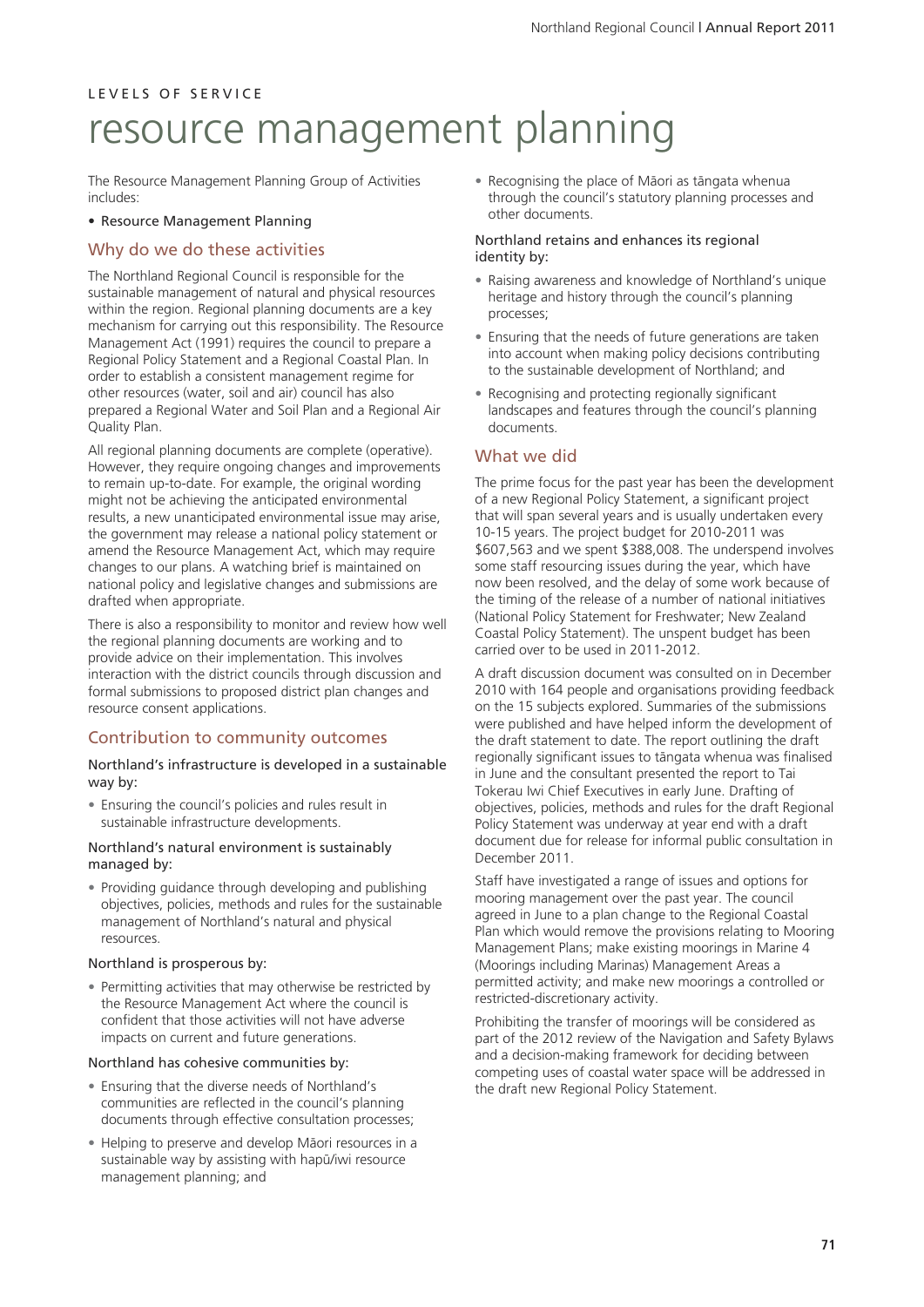## Activity 4.1 Resource Management Planning

Objective: Provide clear policy guidance and rules for the sustainable management of Northland's natural and physical resources.

### 2010-2012 Performance Measures and Targets

| 4.1.1 Develop and publish strategic planning documents to manage Northland's natural and physical<br>resources.                                                                                                           |                                                                                                                                                                                                                                                                                                                                                                                                                                                                                                                                                                                                                                                                                                                                                                                                                                    |  |  |
|---------------------------------------------------------------------------------------------------------------------------------------------------------------------------------------------------------------------------|------------------------------------------------------------------------------------------------------------------------------------------------------------------------------------------------------------------------------------------------------------------------------------------------------------------------------------------------------------------------------------------------------------------------------------------------------------------------------------------------------------------------------------------------------------------------------------------------------------------------------------------------------------------------------------------------------------------------------------------------------------------------------------------------------------------------------------|--|--|
| Performance Measures and Targets                                                                                                                                                                                          | Actual Service Performance to 30 June 2011                                                                                                                                                                                                                                                                                                                                                                                                                                                                                                                                                                                                                                                                                                                                                                                         |  |  |
| a. Maintain an operative<br><b>Regional Policy Statement</b><br>(RPS), Regional Coastal Plan,<br>Regional Water and Soil Plan<br>and Regional Air Quality Plan,<br>including development of<br>implementation strategies. |                                                                                                                                                                                                                                                                                                                                                                                                                                                                                                                                                                                                                                                                                                                                                                                                                                    |  |  |
| • Report annually via the CEO's<br>report to the council on the<br>implementation status of all<br>operative plans and strategies.                                                                                        | Achieved (2010: Not achieved).<br>While we maintain the operative Regional Policy Statement (RPS), Regional<br>Coastal Plan, Regional Water and Soil Plan and Regional Air Quality Plan, new<br>plan changes continue to be on hold while the development of the new Regional<br>Policy Statement (RPS) proceeds. (This is to ensure we have set the overarching<br>resource management policy direction for the issues that are of regional<br>significance before we make any changes to the lower tier documents. The<br>implementation status review for each plan, carried out in May 2010 and<br>reported to council in 2010, therefore remains valid).<br>Staff are therefore reporting via the quarterly service performance reports, the<br>implementation status of all operative plans and strategies. Specific matters |  |  |
|                                                                                                                                                                                                                           | relating to the RPS, Regional Coastal Plan, Regional Water and Soil Plan and<br>Regional Air Quality Plan are reported via the CEO's report or in agenda items to<br>council or the appropriate committee. Notification of the operative status of Plan<br>Change 2 for the Regional Water and Soil Plan was included in the February<br>2011 CEO report.                                                                                                                                                                                                                                                                                                                                                                                                                                                                          |  |  |
|                                                                                                                                                                                                                           | The focus of the work in the reporting period has been on developing the new<br>RPS. Initially council prepared and released the New Regional Policy Statement<br>Discussion Document for public comment in mid October 2010. This and<br>supporting documents can be viewed at www.nrc.govt.nz/newRPS The feedback<br>has been used to help prepare a draft new RPS. Since February 2011, the<br>Regional Policy and Development Committee, which includes territorial authority<br>members, has overseen the development of the new RPS. The committee is<br>aiming to recommend a draft new RPS to council in the second quarter of 2011-<br>2012. The committee's meeting agendas and minutes are available on our<br>website. (For further details see 4.1.1c.)                                                               |  |  |
|                                                                                                                                                                                                                           | Continued on following page.                                                                                                                                                                                                                                                                                                                                                                                                                                                                                                                                                                                                                                                                                                                                                                                                       |  |  |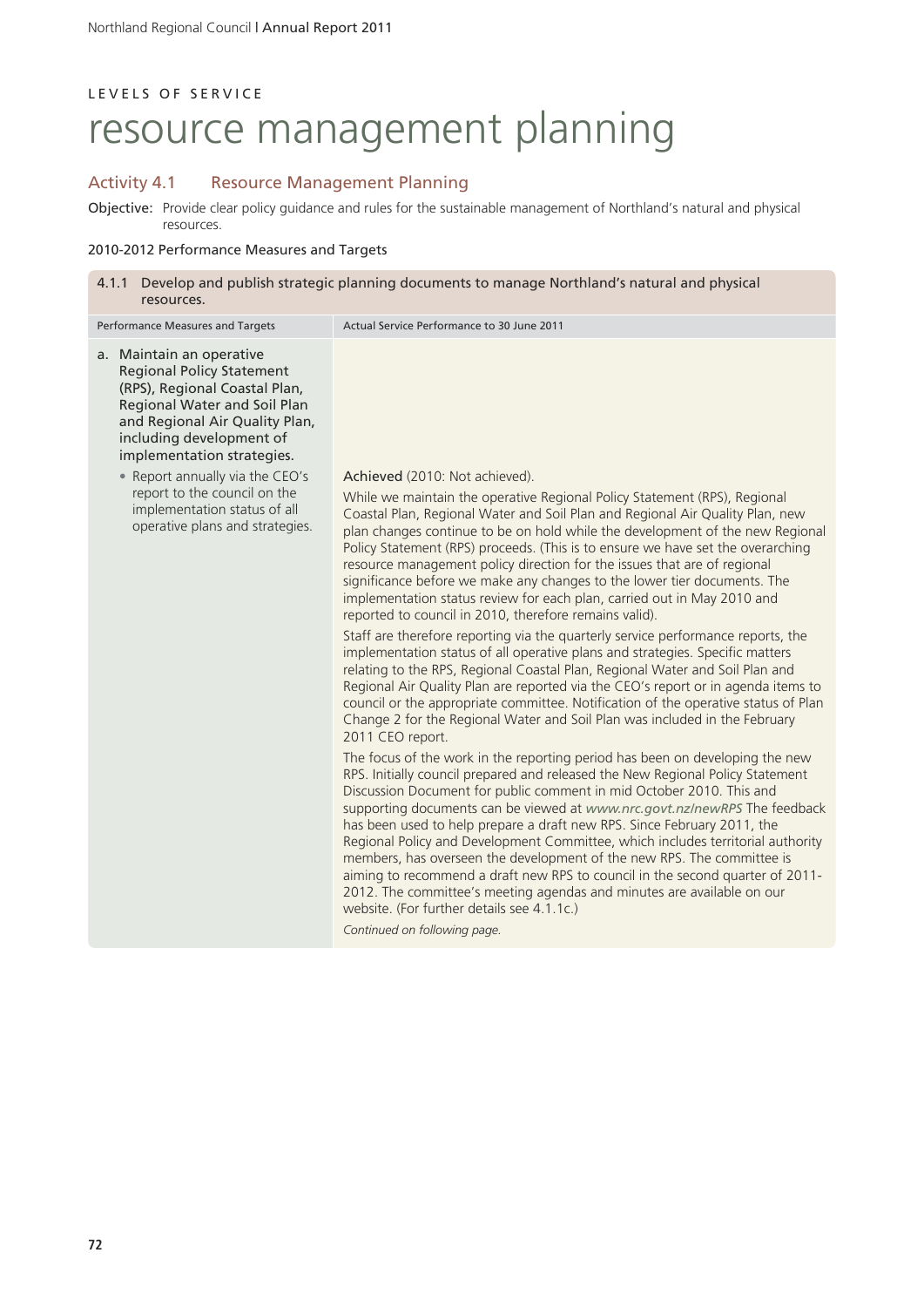## Activity 4.1 Resource Management Planning continued

| Develop and publish strategic planning documents to manage Northland's natural and physical<br>4.1.1<br>resources.                                                                                                                                                                     |                                                                                                                                                                                                                                                                                                                                                                                                                                                                                                                                                                                                                                                                                                                                                                                                                                                                                                                                                                                                                                                                                                                                                                                                                                                                                                                                                                                                                                                                                                                                                                                                                                                                                                                                                                                                                                                                                                                                                                                                                                                                                                                                                                                                                                                                                                                                                                                                                                                                                                                         |  |  |
|----------------------------------------------------------------------------------------------------------------------------------------------------------------------------------------------------------------------------------------------------------------------------------------|-------------------------------------------------------------------------------------------------------------------------------------------------------------------------------------------------------------------------------------------------------------------------------------------------------------------------------------------------------------------------------------------------------------------------------------------------------------------------------------------------------------------------------------------------------------------------------------------------------------------------------------------------------------------------------------------------------------------------------------------------------------------------------------------------------------------------------------------------------------------------------------------------------------------------------------------------------------------------------------------------------------------------------------------------------------------------------------------------------------------------------------------------------------------------------------------------------------------------------------------------------------------------------------------------------------------------------------------------------------------------------------------------------------------------------------------------------------------------------------------------------------------------------------------------------------------------------------------------------------------------------------------------------------------------------------------------------------------------------------------------------------------------------------------------------------------------------------------------------------------------------------------------------------------------------------------------------------------------------------------------------------------------------------------------------------------------------------------------------------------------------------------------------------------------------------------------------------------------------------------------------------------------------------------------------------------------------------------------------------------------------------------------------------------------------------------------------------------------------------------------------------------------|--|--|
| Performance Measures and Targets                                                                                                                                                                                                                                                       | Actual Service Performance to 30 June 2011                                                                                                                                                                                                                                                                                                                                                                                                                                                                                                                                                                                                                                                                                                                                                                                                                                                                                                                                                                                                                                                                                                                                                                                                                                                                                                                                                                                                                                                                                                                                                                                                                                                                                                                                                                                                                                                                                                                                                                                                                                                                                                                                                                                                                                                                                                                                                                                                                                                                              |  |  |
| a. Continued                                                                                                                                                                                                                                                                           | The following are the active plan changes within the reporting period and<br>their status:<br>• Plan Change 2 (Animal Effluent Discharges) to the Regional Water and Soil<br>Plan for Northland became operative on 18 October 2010.<br>. Plan Change 1 (Moorings including Marinas) to the Regional Coastal Plan was<br>adopted by the council in July 2008 but the process to make it operative was<br>never completed. Before approval was sought from the Minister of<br>Conservation mooring management plans were to be developed. The policy<br>approaches in the plan change were to direct new moorings into mooring<br>areas and to discourage moorings outside these areas; to promote efficient<br>use of mooring areas; and to ensure appropriate land-based facilities are<br>provided for mooring users (e.g, parking and toilets). The last two policy<br>approaches were to be implemented via mooring management plans. In<br>February 2010 the council formally decided not to implement these plans<br>because their development was proving too costly and it became apparent it<br>would be difficult to bind third parties to provide land-based facilities. The<br>council agreed in June 2011 to proceed with a plan change to revise the<br>Regional Coastal Plan to remove the provisions for mooring management<br>plans, make existing moorings a permitted activity and new moorings a<br>controlled or restricted-discretionary activity. The new RPS will consider a<br>framework for competing coastal water space and a commitment to coastal<br>occupation charging. The council will discuss land based facilities with the<br>district councils during the preparation of the 2012-2022 Long Term Plan.<br>• Plan Changes 2 (Whāngārei Harbour Marine 1 Review) and 3 (Mangroves)<br>became operative on 30 July 2010.<br>• Plan Change 4 (Policy and Regulatory Regime for Aquaculture Management<br>Areas) has been appealed to the Environment Court. The judge issued a<br>direction to put the appeals on hold pending the introduction of new<br>legislation. The Aquaculture Legislation Amendment Bill (No. 3) was<br>introduced on 9 November 2010. Notably absent from the Bill are the Māori<br>settlement provisions (though the Bill contains some interim provisions). The<br>indications from central Government are that the new legislation will be<br>enacted by September 2011 (this represents a delay to the anticipated<br>timeframe reported last quarter). |  |  |
| b. Prepare a feasibility report on<br>a combined regional and<br>district resource management<br>planning document for<br>Northland ("One Plan").<br>• Provide quarterly progress<br>reports via the CEO's report to<br>the council. Initiate and<br>implement by 31 December<br>2010. | Not achieved (2010: Not achieved).<br>The "One Plan" feasibility report was presented to the October 2009 council<br>meeting. The resulting council resolution was to develop a new Regional Policy<br>Statement followed by a combined regional plan and to develop the business<br>case for a "Virtual One Plan". Staff commenced the development of a separate<br>new RPS and will revisit preparing the business case for a "Virtual One Plan"<br>once the RPS is notified (scheduled for May 2012) and there is more certainty on<br>the development and implementation timetable for IRIS (shared regional council<br>IT/IM services).                                                                                                                                                                                                                                                                                                                                                                                                                                                                                                                                                                                                                                                                                                                                                                                                                                                                                                                                                                                                                                                                                                                                                                                                                                                                                                                                                                                                                                                                                                                                                                                                                                                                                                                                                                                                                                                                            |  |  |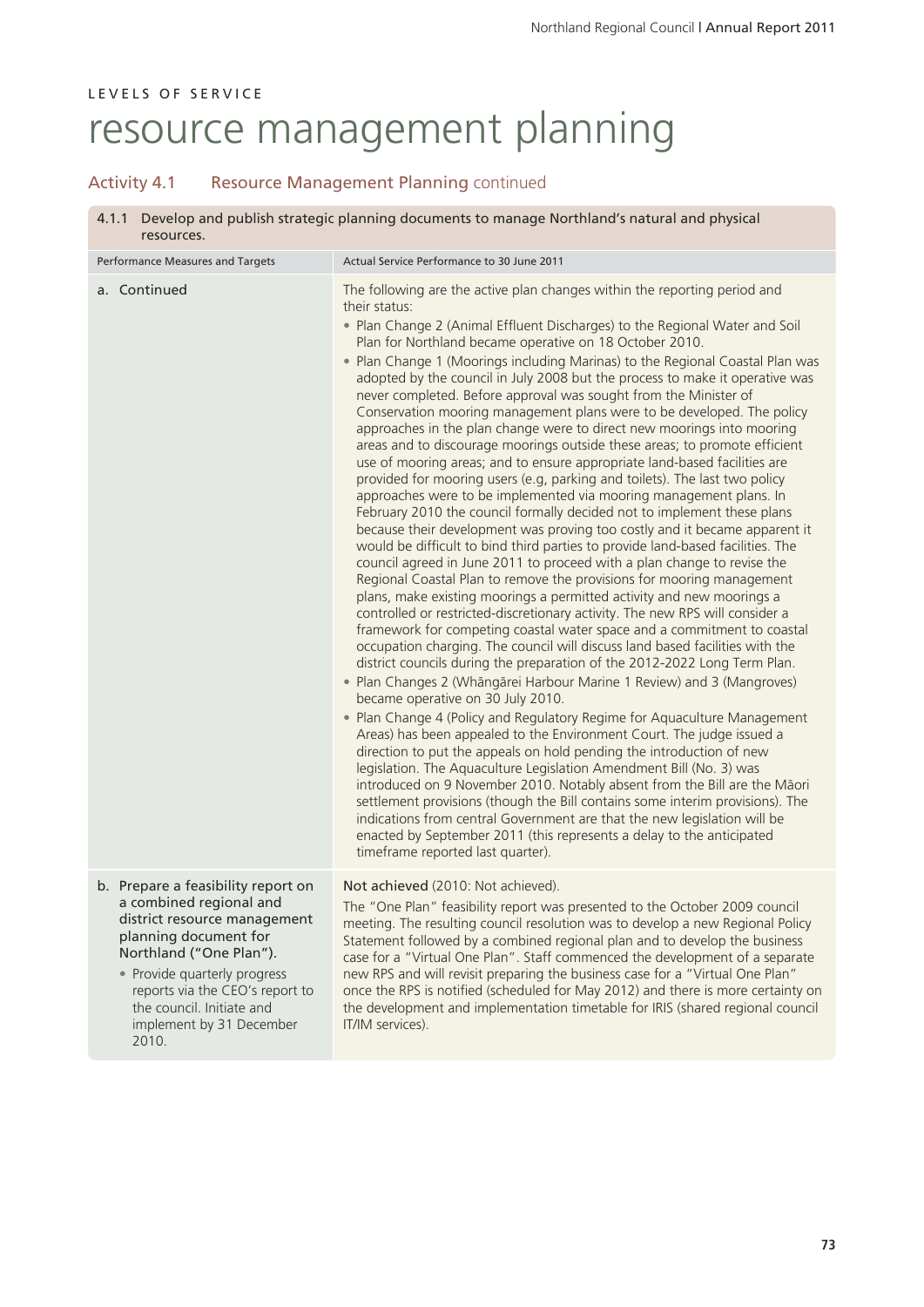## L E V E L S O F S E R V I C E resource management planning

### Activity 4.1 Resource Management Planning continued

Performance Measures and Targets Actual Service Performance to 30 June 2011

4.1.1 Develop and publish strategic planning documents to manage Northland's natural and physical resources.

c. Undertake a full review of the RPS, including consideration of the potential implications of climate change. This may be undertaken as part of the development of a "One Plan" (refer to (b) above).

> • Provide quarterly progress reports via the CEO's report to the council.

Achieved (2010: Achieved).

Progress on developing the new RPS has been reported monthly via the CEO's report to the council. The RPS 10-year review was completed and presented to the December 2009 council meeting. Council released the New Regional Policy Statement Discussion Document for public comment in mid October 2010. Climate change was included as a significant issue for the region. Council received 164 (including late) submissions. A summary of submissions is available on council's website *www.nrc.govt.nz/newRPS*. A media release and newsletter (sent to all submitters and key stakeholders) was circulated in early April, to ensure Northlanders are aware of the availability of the summary and report cards. A follow up item appeared in the subsequent Regional Report.

The Regional Policy and Development Committee (RPDC) met for the first time on 2 March 2011 and held meetings every two months and monthly workshops. Its terms of reference (approved by council in February 2011) cover the development of the new RPS. Northland's three district councils have nominated a representative to sit on the RPDC. The representatives are:

- Deputy Mayor Ann Court Far North District Council
- Councillor John Williamson Whängärei District Council
- Deputy Mayor Julie Geange Kaipara District Council.

The committee has agreed the working draft suite of regionally significant resource management issues and potential objectives to address them and is now focussing its attention on how the objectives could be achieved. The aim is to prepare a full draft new RPS for council approval during the second quarter of 2011-2012. When council approves the draft new RPS it will be publically released and consulted upon. Details of the forward programme are contained in the Annual Plan 2011-2012.

The timetable however is subject to change, as we have seen with the need to incorporate the new New Zealand Coastal Policy Statement into the draft new RPS and its effect on the timetable during 2010-2011. The National Policy Statement for Freshwater management 2011 is currently being assessed for its impact on our regional plans and the draft new RPS.

There are also other National Policy Statements and Environmental Standards that could affect the development of the new RPS. Where it is prudent to slow the pace of development down to ensure compliance with national instruments, this will be done. At times however integration may be possible without adjusting the timetable.

For further information on the development of the new RPS visit the council's website *www.nrc.govt.nz/newRPS*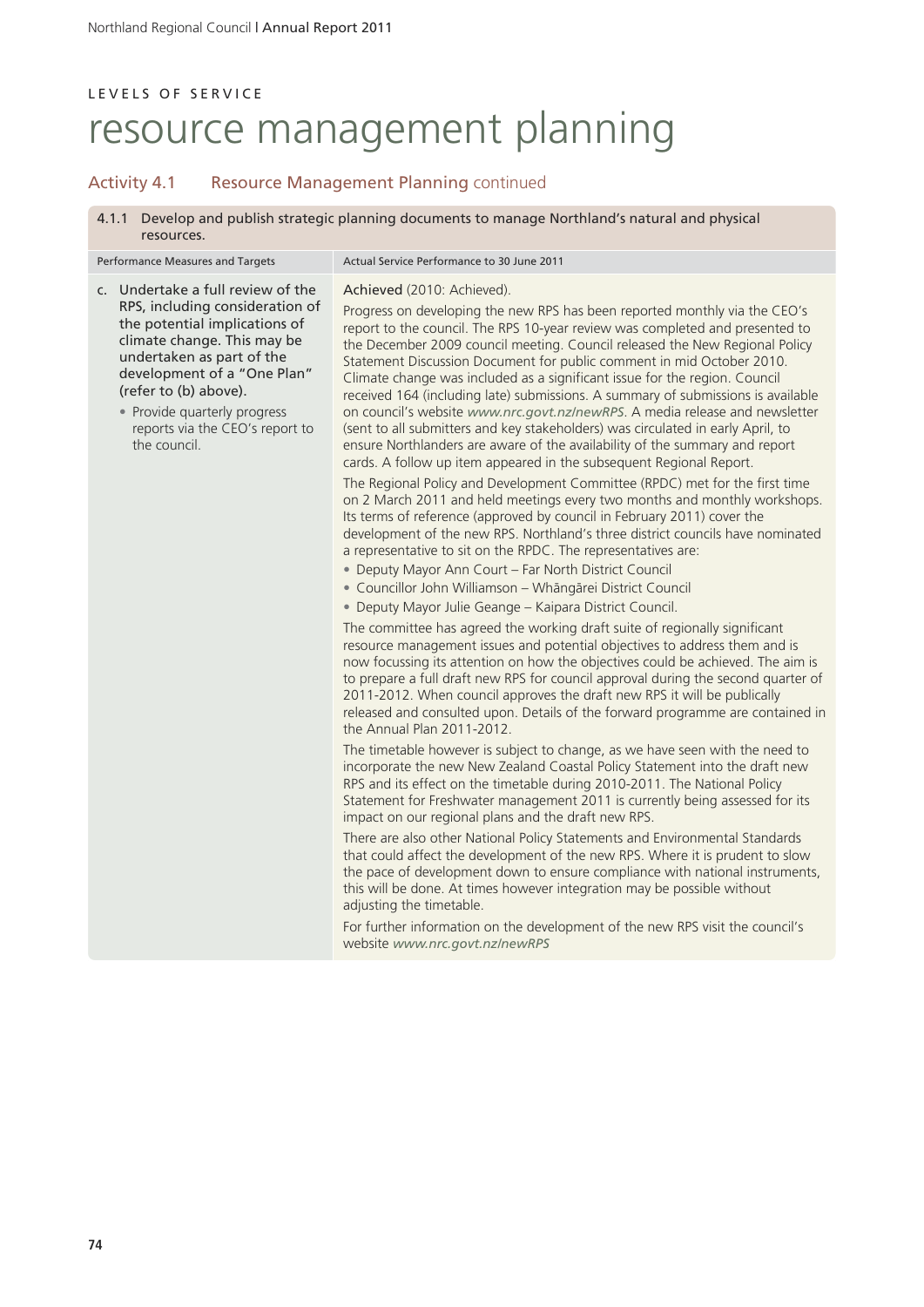## Activity 4.1 Resource Management Planning continued

| 4.1.1 Develop and publish strategic planning documents to manage Northland's natural and physical<br>resources.                                                                                                  |                                                                                                                                                                                                                                                                                                                                                                                                                                                                                                                                                                                                                                                             |  |  |
|------------------------------------------------------------------------------------------------------------------------------------------------------------------------------------------------------------------|-------------------------------------------------------------------------------------------------------------------------------------------------------------------------------------------------------------------------------------------------------------------------------------------------------------------------------------------------------------------------------------------------------------------------------------------------------------------------------------------------------------------------------------------------------------------------------------------------------------------------------------------------------------|--|--|
| Performance Measures and Targets                                                                                                                                                                                 | Actual Service Performance to 30 June 2011                                                                                                                                                                                                                                                                                                                                                                                                                                                                                                                                                                                                                  |  |  |
| d. Review the efficiency and<br>effectiveness of each of the<br>regional plans. This may be<br>undertaken as part of the<br>development of a "One Plan"<br>(refer to (b) above).<br>• Provide quarterly progress | Not applicable to this reporting period (2010: Achieved).<br>As described above. the council has decided as a matter of general principle to<br>not proceed with further new plan changes. The next comprehensive Plan review<br>will likely occur once the RPS is notified and submissions are received and/or<br>appeals are resolved. Staff are therefore not reporting each quarter that<br>efficiency and effectiveness reviews have not occurred in the preceding quarter<br>via the CEO's report to council.                                                                                                                                         |  |  |
| reports via the CEO's report to<br>the council.                                                                                                                                                                  | The efficiency and effectiveness of regional plans was assessed in the analysis<br>undertaken during the development of the "One Plan" feasibility report and the<br>10 year efficiency and effectiveness review of the RPS (year ending 2009). The<br>implementation status review for each plan was carried out in May 2010 and<br>remains current.                                                                                                                                                                                                                                                                                                       |  |  |
|                                                                                                                                                                                                                  | One exception to this is the status of Plan Change 1 to the Regional Coastal<br>Plan, which was initiated in 2005 to improve mooring management. As indicated<br>in 4.1.1a this plan change is currently on hold. In June 2011 council received a<br>report to its ordinary meeting canvassing the range of issues that have arisen<br>and/or which remain unresolved for the management of moorings. The report<br>proposed a staged approach to dealing with the outstanding issues commencing<br>with a plan change to address them.                                                                                                                     |  |  |
|                                                                                                                                                                                                                  | (Review the efficiency and effectiveness of each of the regional plans. This may<br>be undertaken as part of the development of a "One Plan" (refer to (b) above).<br>The council resolved to proceed with preparing a plan change to the Regional<br>Coastal Plan for Northland to:                                                                                                                                                                                                                                                                                                                                                                        |  |  |
|                                                                                                                                                                                                                  | 1. Remove the provisions relating to Mooring Management Plans;                                                                                                                                                                                                                                                                                                                                                                                                                                                                                                                                                                                              |  |  |
|                                                                                                                                                                                                                  | 2. Make existing moorings in Marine 4 (Moorings including Marinas)<br>Management Areas a permitted activity; and                                                                                                                                                                                                                                                                                                                                                                                                                                                                                                                                            |  |  |
|                                                                                                                                                                                                                  | 3. Make new moorings a controlled or restricted-discretionary activity.                                                                                                                                                                                                                                                                                                                                                                                                                                                                                                                                                                                     |  |  |
|                                                                                                                                                                                                                  | Staff will progress this plan change during 2011-2012 and provide quarterly<br>reports to council.                                                                                                                                                                                                                                                                                                                                                                                                                                                                                                                                                          |  |  |
|                                                                                                                                                                                                                  | Staff also maintain a register of potential plan changes and are investigating the<br>effects of recent national policy statements, such as the New Zealand Coastal<br>Policy Statement, the National Policy Statement for Freshwater management and<br>the National Policy Statement of renewable energy for their impact on the plans<br>and the new RPS.                                                                                                                                                                                                                                                                                                 |  |  |
|                                                                                                                                                                                                                  | However, in the interim staff maintain a watching brief over national and<br>regional developments that may impact on the regional plans and advise the<br>council accordingly. For example, when the New Zealand Coastal Policy<br>Statement 2010 took effect on 3 December 2010 and required regional coastal<br>plans to remove all references to restricted coastal activities, the council made<br>these changes, which took effect on 8 December 2010. Staff are also revisiting<br>regional policy on moorings and marinas as per the council's resolution.<br>All plan changes in progress continue to be reported monthly via the CEO's<br>report. |  |  |
|                                                                                                                                                                                                                  |                                                                                                                                                                                                                                                                                                                                                                                                                                                                                                                                                                                                                                                             |  |  |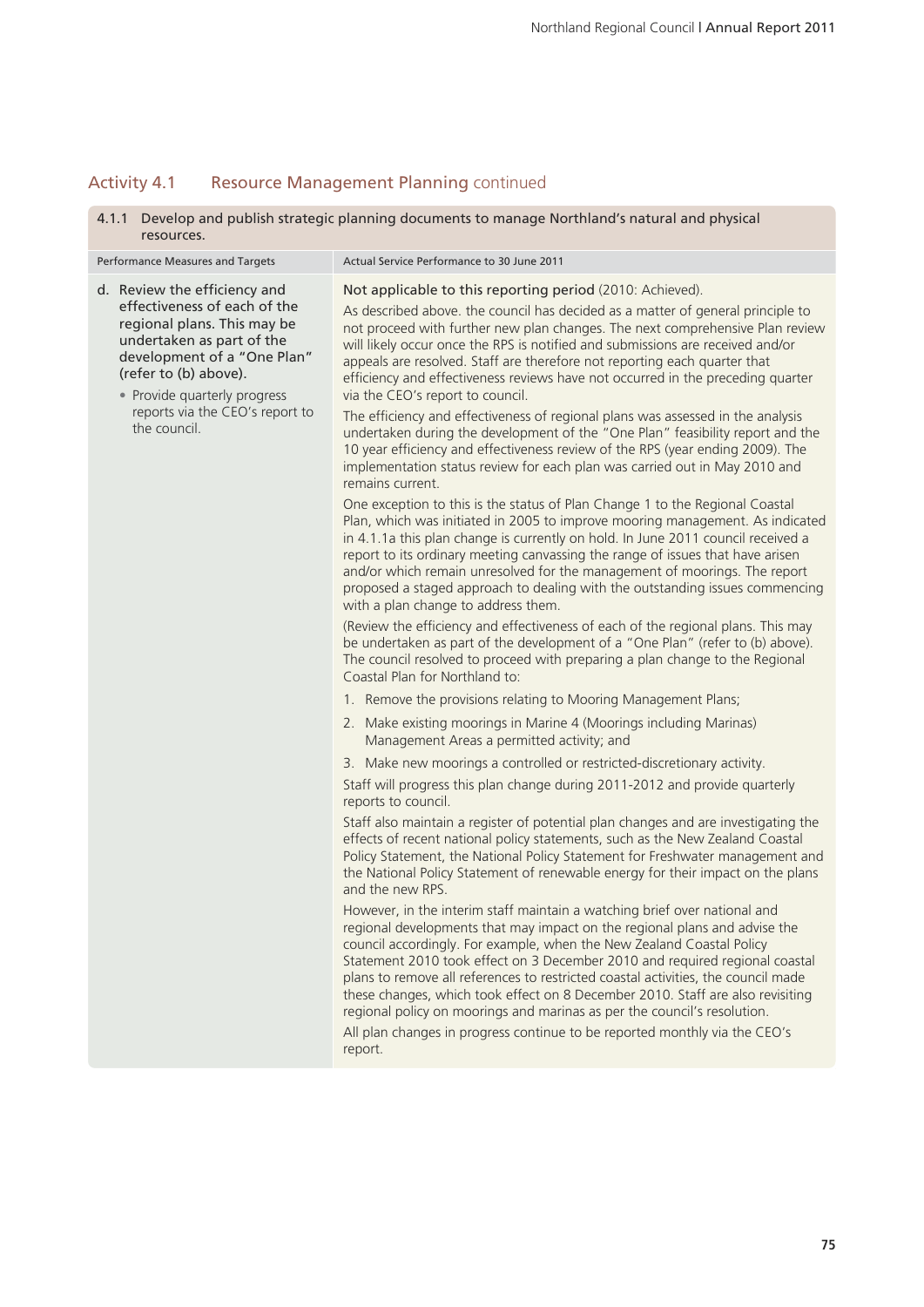## Activity 4.1 Resource Management Planning continued

| 4.1.1<br>resources.              | Develop and publish strategic planning documents to manage Northland's natural and physical |  |  |
|----------------------------------|---------------------------------------------------------------------------------------------|--|--|
| Performance Measures and Targets | Actual Service Performance to 30 June 2011                                                  |  |  |

| e. Complete changes to regional |
|---------------------------------|
| plans when required by          |
| legislation or council          |
| resolution.                     |

• Decisions on plan changes made within two years of the change being publicly notified.

### Not applicable to this reporting period (2010: Achieved).

All plan changes active within this reporting period were beyond the stage of council decision. As reported above, when the New Zealand Coastal Policy Statement 2010 took effect on 3 December 2010 and required regional coastal plans to remove all references to restricted coastal activities, the council made these changes without using the usual Schedule 1 RMA process (the normal process for changing plans) and the changes took effect on 8 December 2010. (National policy statements are instruments available under the RMA gazetted by government to help local government decide how competing national benefits and local costs should be balanced).

### f. Process private plan changes in accordance with the relevant statutory requirements.

- Commence processing of all private plan requests within one working day of receiving the request. All timeframes specified in Schedule 1 of the Resource Management Act 1991 met and reported in the CEO's report to the council.
- g. Provide a contingency fund for expert assessment of applications for outdoor trials or use of genetically modified organisms in Northland as notified by ERMA.
	- Set aside a fund of \$10,000 annually for expert assessment of notified applications made under the HSNO legislation.
	- Report any use of funds annually.

Achieved (2010: Achieved).

No applications were notified that required us to perform an expert assessment. No requests for such an assessment were made. The \$10,000 funding was set aside (but does not accumulate).

Not applicable to this reporting period (2010: Not applicable). No funds used this year.

Not applicable to this reporting period (2010: Not applicable).

No private plan change requests have been received.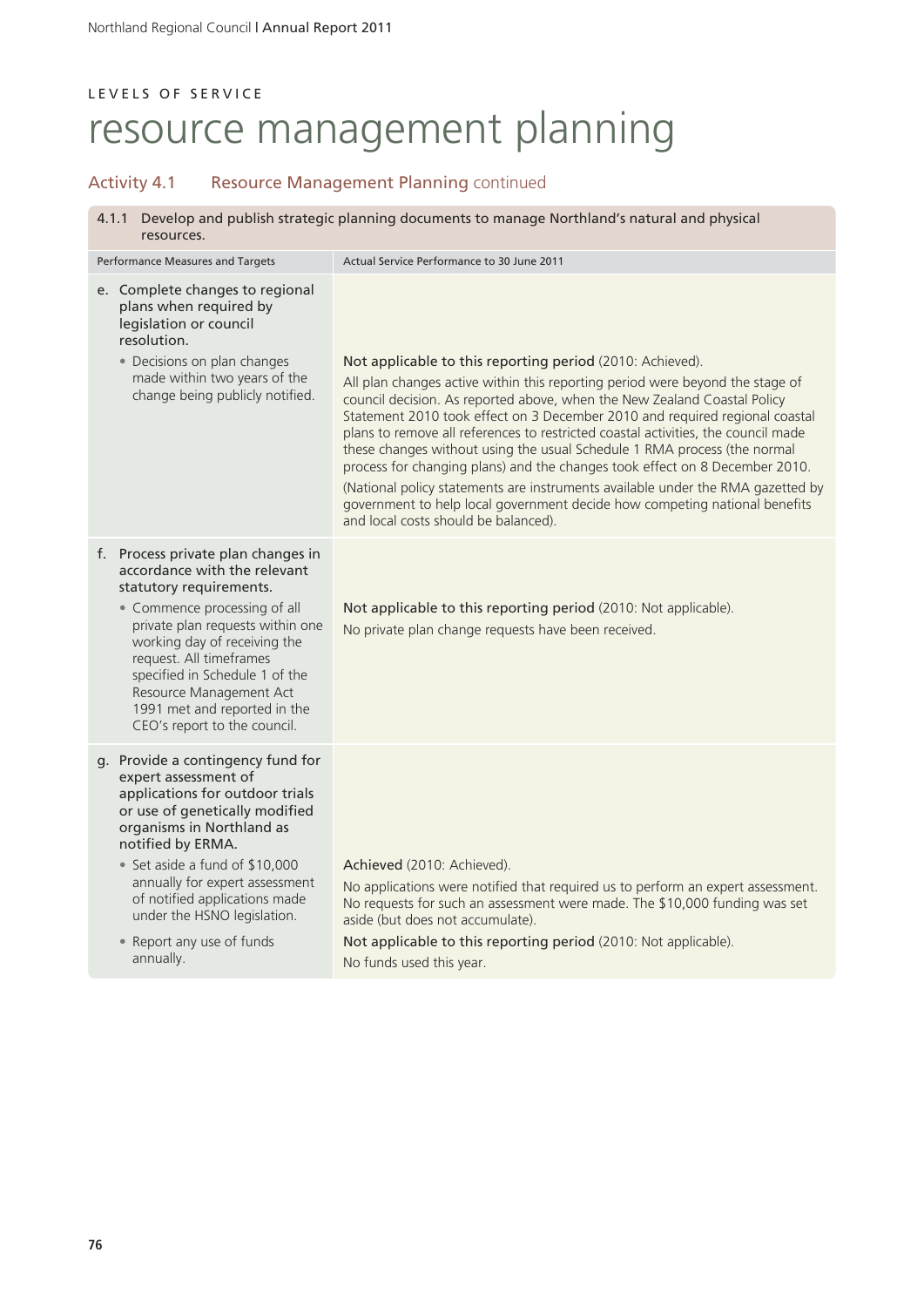## Activity 4.1 Resource Management Planning continued

| 4.1.2 Provide planning advice and assistance.                                                                                                                                                                                                                                                                                                                                                                                                                                                        |                                                                                                                                                                                                                                                                                                                                                                                                                                                                                                                                                                                                                                                                                                                                                                                                                                                                                                                                                                                                                                                                                                                                                                                                                                                                                                                                                                                                                                                                                                                                                                                                                                                                                                                                                                                                                                                                                                                                                                                                                                                                                                                                    |  |  |
|------------------------------------------------------------------------------------------------------------------------------------------------------------------------------------------------------------------------------------------------------------------------------------------------------------------------------------------------------------------------------------------------------------------------------------------------------------------------------------------------------|------------------------------------------------------------------------------------------------------------------------------------------------------------------------------------------------------------------------------------------------------------------------------------------------------------------------------------------------------------------------------------------------------------------------------------------------------------------------------------------------------------------------------------------------------------------------------------------------------------------------------------------------------------------------------------------------------------------------------------------------------------------------------------------------------------------------------------------------------------------------------------------------------------------------------------------------------------------------------------------------------------------------------------------------------------------------------------------------------------------------------------------------------------------------------------------------------------------------------------------------------------------------------------------------------------------------------------------------------------------------------------------------------------------------------------------------------------------------------------------------------------------------------------------------------------------------------------------------------------------------------------------------------------------------------------------------------------------------------------------------------------------------------------------------------------------------------------------------------------------------------------------------------------------------------------------------------------------------------------------------------------------------------------------------------------------------------------------------------------------------------------|--|--|
| Performance Measures and Targets                                                                                                                                                                                                                                                                                                                                                                                                                                                                     | Actual Service Performance to 30 June 2011                                                                                                                                                                                                                                                                                                                                                                                                                                                                                                                                                                                                                                                                                                                                                                                                                                                                                                                                                                                                                                                                                                                                                                                                                                                                                                                                                                                                                                                                                                                                                                                                                                                                                                                                                                                                                                                                                                                                                                                                                                                                                         |  |  |
| a. Provide advice on written<br>requests regarding the<br>contents of the council's<br>regional planning documents.<br>• All written requests recorded<br>on the council's mailroom<br>database, responded to within<br>10 working days and<br>monitored via monthly action<br>number status reports.                                                                                                                                                                                                | Achieved (2010: Achieved).<br>Between 1 July 2010 and 1 December 2010, 16 requests with action numbers<br>were allocated to Planning and Policy. Responses on three of these exceeded the<br>10 working day timeframe because they were responses to council and therefore<br>reported at subsequent council meetings. From 1 December 2010 to 31 March<br>2011 six tasks relating to regional planning documents were allocated to Planning<br>and Policy. All these requests were responded to within 10 working days,<br>however where the request sought information or material this may have been<br>supplied at a later date as discussed with the party requesting the information.<br>Between 31 March 2011 and 30 June 2011, 10 tasks were allocated to Planning<br>and Policy staff - all were responded to within 10 working days, however<br>information may have been provided at a later date after discussion with the<br>requesting party.                                                                                                                                                                                                                                                                                                                                                                                                                                                                                                                                                                                                                                                                                                                                                                                                                                                                                                                                                                                                                                                                                                                                                                        |  |  |
| b. Provide advice and, where<br>appropriate, prepare and<br>appear in support of<br>submissions on district<br>planning matters to ensure<br>consistency and integration<br>with regional policies and<br>plans.<br>• All written requests responded<br>to within 10 working days.<br>Where a submission is<br>considered appropriate it is<br>lodged within the statutory<br>timeframes advised by the<br>respective district council and<br>responses recorded on the<br>council submission files. | Achieved (2010: Achieved).<br>(For advice the actual performance is as above in 4.1.2a.)<br>Ten plan changes (eight council initiated and two private) were received from the<br>three Northland district councils in the reporting period. Submissions were lodged<br>on seven of these plan changes. Further submissions were lodged on five.<br>Evidence was presented at hearings for six plan changes (four from Whāngārei<br>district and one each for Far North and Kaipara districts). It should be noted that<br>three of the plan changes were 'received' and 'submitted on' prior to the 12<br>month reporting period but the hearings were during this 12 month period. All<br>submissions were lodged within statutory timeframes. Decisions were made on<br>one plan change that Planning and Policy submitted on during the reporting<br>period - Plan Change 6 to the Far North District Plan (technical amendments to<br>the subdivision chapter). All aspects of the regional council's submission and<br>further submission were allowed (incorporated into the 'final' plan change text).<br>Council also submitted on the Auckland Spatial Discussion Document (Auckland<br>Unleashed). The submission highlighted potential for alignment between regions,<br>possible mutual gains and the need to work cooperatively. Staff intend to track<br>progress of the spatial plan and once a draft is released staff will determine<br>whether to submit in further detail.<br>Regional council submissions on district plan changes are intended to add value<br>to the plan change in question. These submissions also seek to improve<br>consistency with the operative Regional Policy Statement and/or regional plans.<br>They also identify issues which may need to be addressed to ensure sustainability<br>such as natural hazards (e.g. flood risk) or environmental constraints such as<br>limitations on wastewater disposal or extraction of groundwater. (Note we have<br>not identified plan changes received from councils outside Northland in this table<br>unless we have submitted on them.) |  |  |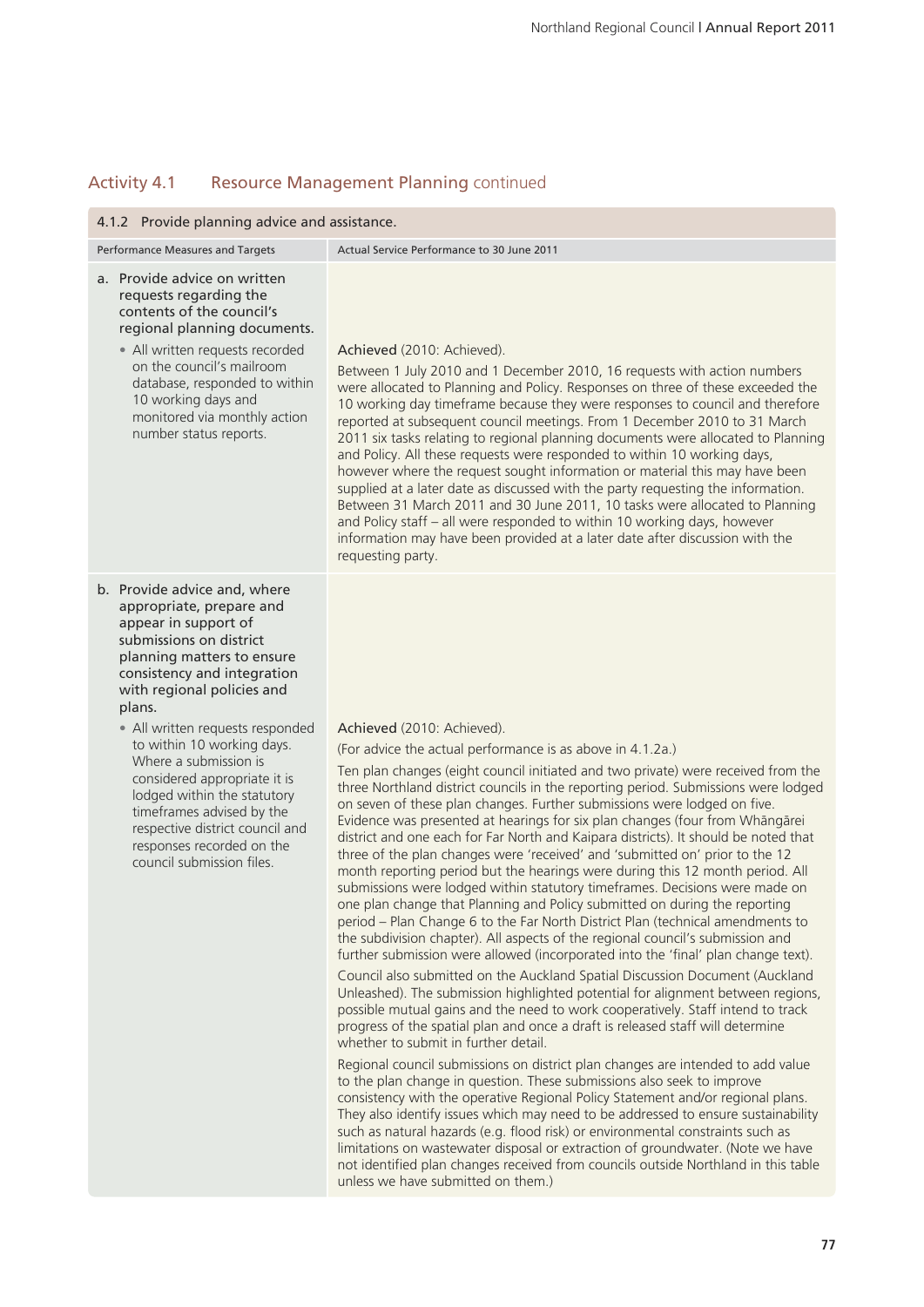## L E V E L S O F S E R V I C E resource management planning

## Activity 4.1 Resource Management Planning continued

#### 4.1.2 Provide planning advice and assistance.

Performance Measures and Targets Actual Service Performance to 30 June 2011

- c. Provide input and, where appropriate, prepare and appear in support of submissions on subdivision and land use resource consent applications regarding regional policies and rules.
	- Comments, if any, on nonnotified resource consents made within 10 working days and monitored via the department's consent response database. For notified consent applications, where a submission is considered appropriate it is lodged within 20 working days of being served notice of the resource consent application and reported in the CEO's monthly report to the council and submissions recorded on the council's submission files.

### Achieved (2010: Achieved).

In total, 211 (28 notified and 183 non-notified) resource consent applications were received from the three district councils in the reporting period. Submissions were made on seven of the 28 notified applications, and comments made on 26 of the 183 non-notified applications.

All comments and submissions were lodged within the specified timeframes and were reported in the monthly CEO's report.

The comments and submissions are intended to provide consistency with regional planning documents. They are also intended to highlight environmental constraints such as natural hazard risks (e.g. flooding) or other environmental constraints such as limitations or requirements for waste-water disposal which have not been adequately addressed in the application.

In many cases, staff comments and submissions highlight the need for applicants to obtain consents under regional plans which may otherwise have been missed and thereby avoid non-compliance and potential enforcement action for the applicant.

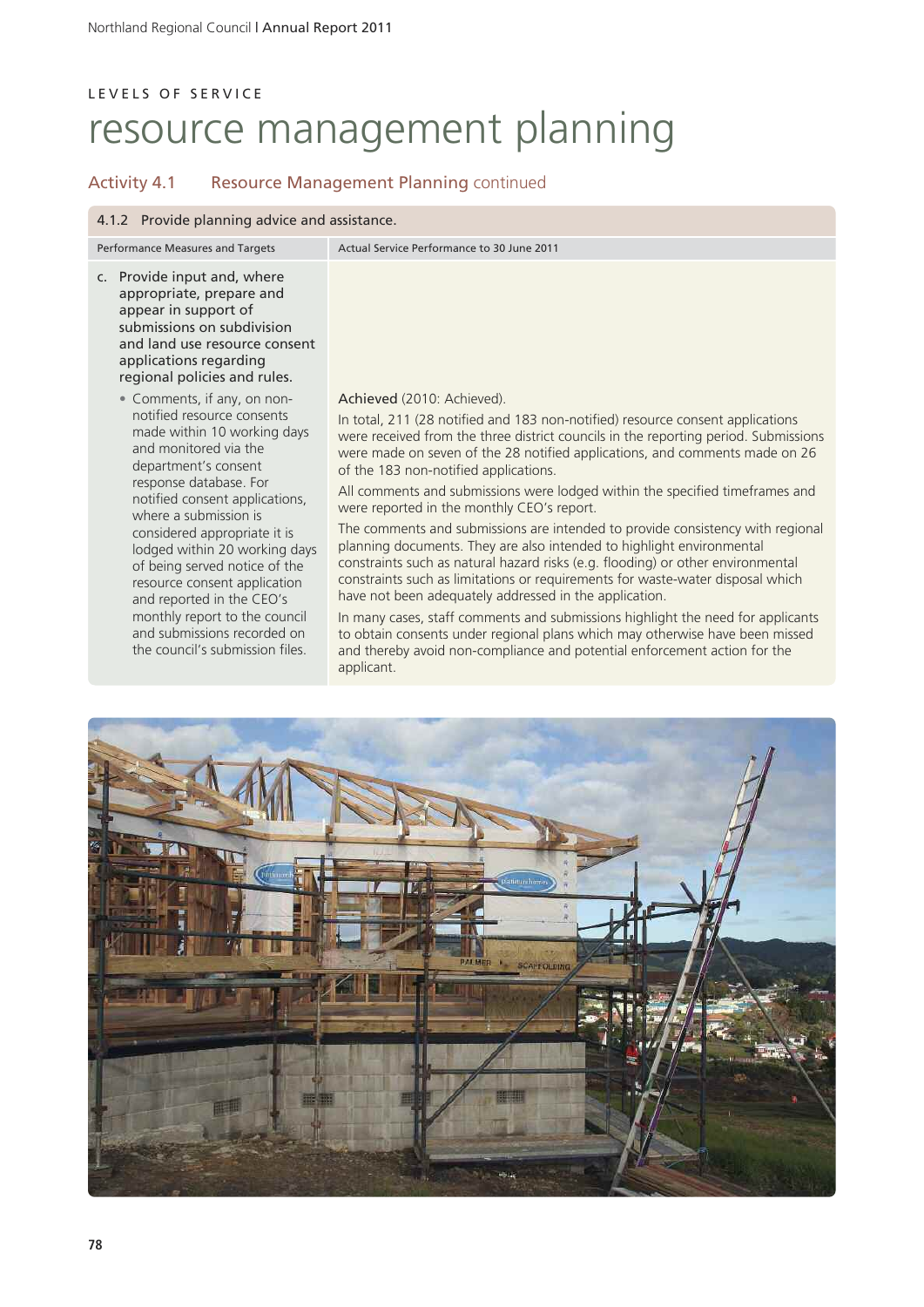## Activity 4.1 Resource Management Planning continued

4.1.3 Review and respond to legislative changes, proposed National Environmental Standards (NES), and proposed National Policy Statements (NPS).

| Performance Measures and Targets                                                                                                                                                                     | Actual Service Performance to 30 June 2011                                                                                                                                                                                                                                                                                                                                                                                                                                                                                                                                                                                                                                                                                                                                                                                                                                                                                                                                                                                                                                                                                                                                                                                                                                                                                                                                                                                                                                                                                                                                           |  |  |
|------------------------------------------------------------------------------------------------------------------------------------------------------------------------------------------------------|--------------------------------------------------------------------------------------------------------------------------------------------------------------------------------------------------------------------------------------------------------------------------------------------------------------------------------------------------------------------------------------------------------------------------------------------------------------------------------------------------------------------------------------------------------------------------------------------------------------------------------------------------------------------------------------------------------------------------------------------------------------------------------------------------------------------------------------------------------------------------------------------------------------------------------------------------------------------------------------------------------------------------------------------------------------------------------------------------------------------------------------------------------------------------------------------------------------------------------------------------------------------------------------------------------------------------------------------------------------------------------------------------------------------------------------------------------------------------------------------------------------------------------------------------------------------------------------|--|--|
| a. Prepare submissions or<br>comments on any proposed<br>legislative changes, NES,<br>and/or NPS, where they<br>impact on the council's<br>responsibilities and resources.<br>• Submissions/comments | Achieved (2010: Achieved).                                                                                                                                                                                                                                                                                                                                                                                                                                                                                                                                                                                                                                                                                                                                                                                                                                                                                                                                                                                                                                                                                                                                                                                                                                                                                                                                                                                                                                                                                                                                                           |  |  |
| prepared and lodged within<br>timeframes specified by<br>requesting agency and                                                                                                                       | Submissions and comments made within the reporting period were made within<br>specified timeframes, reported to council and recorded on the council's<br>submission files.                                                                                                                                                                                                                                                                                                                                                                                                                                                                                                                                                                                                                                                                                                                                                                                                                                                                                                                                                                                                                                                                                                                                                                                                                                                                                                                                                                                                           |  |  |
| reported in the CEO's report to<br>the council and recorded on<br>the council's submission files.                                                                                                    | Council made submissions or comments on the following legislative changes, NES<br>and NPS within the reporting period:<br>• Amendment to NES Air Quality - the submission was recorded and reported in                                                                                                                                                                                                                                                                                                                                                                                                                                                                                                                                                                                                                                                                                                                                                                                                                                                                                                                                                                                                                                                                                                                                                                                                                                                                                                                                                                               |  |  |
|                                                                                                                                                                                                      | the July 2010 CEO report.<br>• Proposed NES for Plantation Forestry. The submission was recorded and<br>reported in the CEO's report. A submission was also lodged on the<br>subsequently Revised Proposed NES for Plantation Forestry on 13 June 2011<br>and reported in the July 2011 CEO report.<br>• Draft NPS Biodiversity - council lodged a submission on the draft NPS. The<br>submission highlighted technical difficulties regarding offsetting and sought<br>alignment with other NPS. The submission was approved by the April council<br>meeting and was reported in the CEO report to the May 2011 council meeting.<br>• Aquaculture Legislation Amendment Bill (No 3). The council made a<br>submission. It was sent (on time) as agreed by council at the January 2011<br>meeting. The select committee heard our submission in Auckland on 17 March<br>2011. A report from the select committee is due back to the House by 27 April<br>2011. The evidence submitted to the Select Committee indicates that there are<br>a number of issues yet to be resolved.<br>• Marine and Coastal Area (Takutai Moana) Bill 2010. The third (and final)<br>reading of the Bill occurred on 24 March 2011. The Bill will come into force the<br>day after it is given Royal Assent by the Governor-General. (At the time of<br>writing (31 March) this had not yet been announced.) Māori will have six years<br>from the commencement of the Act to register their interest to negotiate with<br>the Crown, or to file an application for a recognition order with the court. |  |  |
|                                                                                                                                                                                                      | Council made a submission on the Bill. The submission was approved by the<br>council at a full council meeting in November 2010. The CEO, accompanied by<br>staff, presented the council's submission on the Marine and Coastal Area Bill to<br>the Māori Affairs Committee in early December. The presentation focussed on<br>particular issues for Northland and the council. This appearance will be reported<br>in the CEO's report to the January 2011 council meeting. Staff will continue to<br>advise of any developments with and under the legislation including any<br>applications for and any protected customary rights and customary marine title<br>recognised by the High Court or through agreement with the Crown.<br>Continued on following page.                                                                                                                                                                                                                                                                                                                                                                                                                                                                                                                                                                                                                                                                                                                                                                                                                |  |  |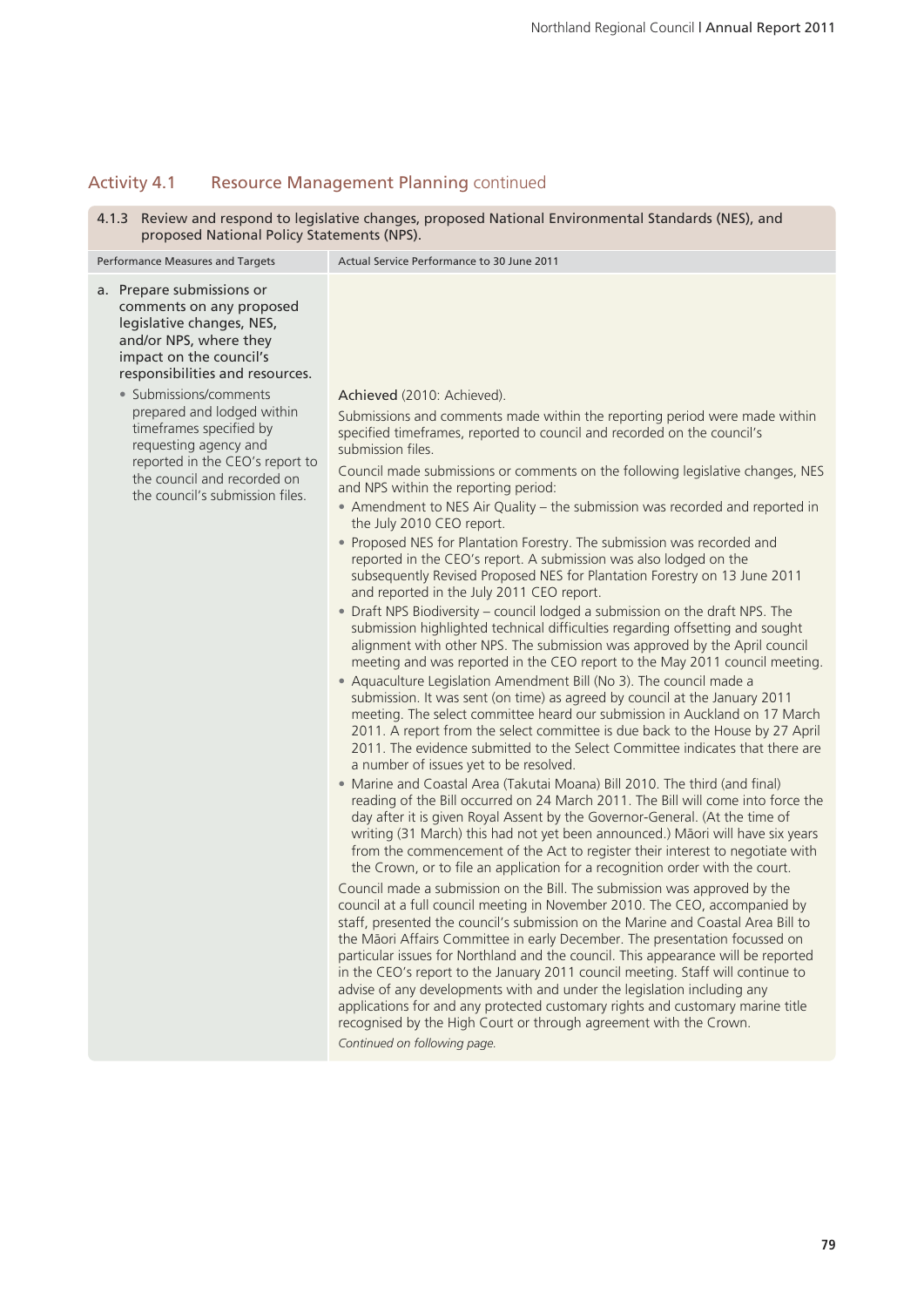### Activity 4.1 Resource Management Planning continued

|                                            | 4.1.3 Review and respond to legislative changes, proposed National Environmental Standards (NES), and |  |
|--------------------------------------------|-------------------------------------------------------------------------------------------------------|--|
| proposed National Policy Statements (NPS). |                                                                                                       |  |

| Performance Measures and Targets | Actual Service Performance to 30 June 2011                                                                                                                                                                                                                                                                                                                                                                                                                                                                                                                                                                                                                     |
|----------------------------------|----------------------------------------------------------------------------------------------------------------------------------------------------------------------------------------------------------------------------------------------------------------------------------------------------------------------------------------------------------------------------------------------------------------------------------------------------------------------------------------------------------------------------------------------------------------------------------------------------------------------------------------------------------------|
| a. Continued                     | • RMA Phase II Reform. The council submitted on the MfE discussion document<br>as agreed at the December 2010 council meeting. The submission was<br>recorded on the council's submission files and was reported in the CEO's report<br>to the January 2011 council meeting.<br>• Offshore petroleum health, safety and environmental legislation review. Staff<br>presented a council agenda item on the review to the February 2011 council<br>meeting. Council resolved not to make a submission on the review. No further<br>action has therefore been taken.                                                                                              |
|                                  | • Forestry schemes. A submission on the Ministry of Agriculture and Forestry<br>review of afforestation schemes was lodged on 17 February 2011 (on time) and<br>reported in the February CEO report. The submission highlighted that both the<br>Afforestation Grant Scheme and Permanent Forest Sink Initiative provide<br>potential social, economic and environmental benefits for Northland over and<br>above those provided by the Emissions Trading Scheme and should therefore<br>be retained.<br>• Emissions Trading Scheme Review. Council submitted on the ETS review. The<br>submission was the subject of an agenda item to the April 2011 council |
|                                  | meeting and was reported in the CEO report to the same meeting. The<br>submission highlighted potential socio-economic impacts of the ETS on the<br>Northland region.<br>• National Policy Statement for Renewable Energy Generation. Since the NPS was<br>released in April 2011 staff have taken part in implementation guidance for the<br>NPS (submissions were sent in 2008 during the NPS consultation).                                                                                                                                                                                                                                                 |
|                                  | The intent of these submissions is to represent Northland's interests at a national<br>level and to add value to national proposals.                                                                                                                                                                                                                                                                                                                                                                                                                                                                                                                           |
|                                  | As described above staff investigate the effects of law changes, national policy<br>statements, such as the New Zealand Coastal Policy Statement, the National<br>Policy Statement for Freshwater management and the National Policy Statement<br>of renewable energy, for their impact on council and its plans, the new RPS etc<br>and its operations.                                                                                                                                                                                                                                                                                                       |

### Significant positive and negative effects on wellbeing

The Resource Management Planning activity may have the following impacts on wellbeing:

| Wellbeing     | Positive effects                                                                                                                                                                                                                                | Negative effects                                                                                                                                                         |
|---------------|-------------------------------------------------------------------------------------------------------------------------------------------------------------------------------------------------------------------------------------------------|--------------------------------------------------------------------------------------------------------------------------------------------------------------------------|
| Economic      | Many of the anticipated environmental<br>outcomes specified in the council's planning<br>documents include an enhancement of the<br>environment and this can have economic<br>benefits (e.g. tourism and attracting migrants to<br>the region). | The objectives, policies and rules in regional<br>planning documents may be perceived by some<br>as having potentially negative economic impacts<br>on affected persons. |
| Environmental | Regional planning documents provide key<br>policies and rules for the sustainable<br>management of Northland's natural and<br>physical resources.                                                                                               |                                                                                                                                                                          |